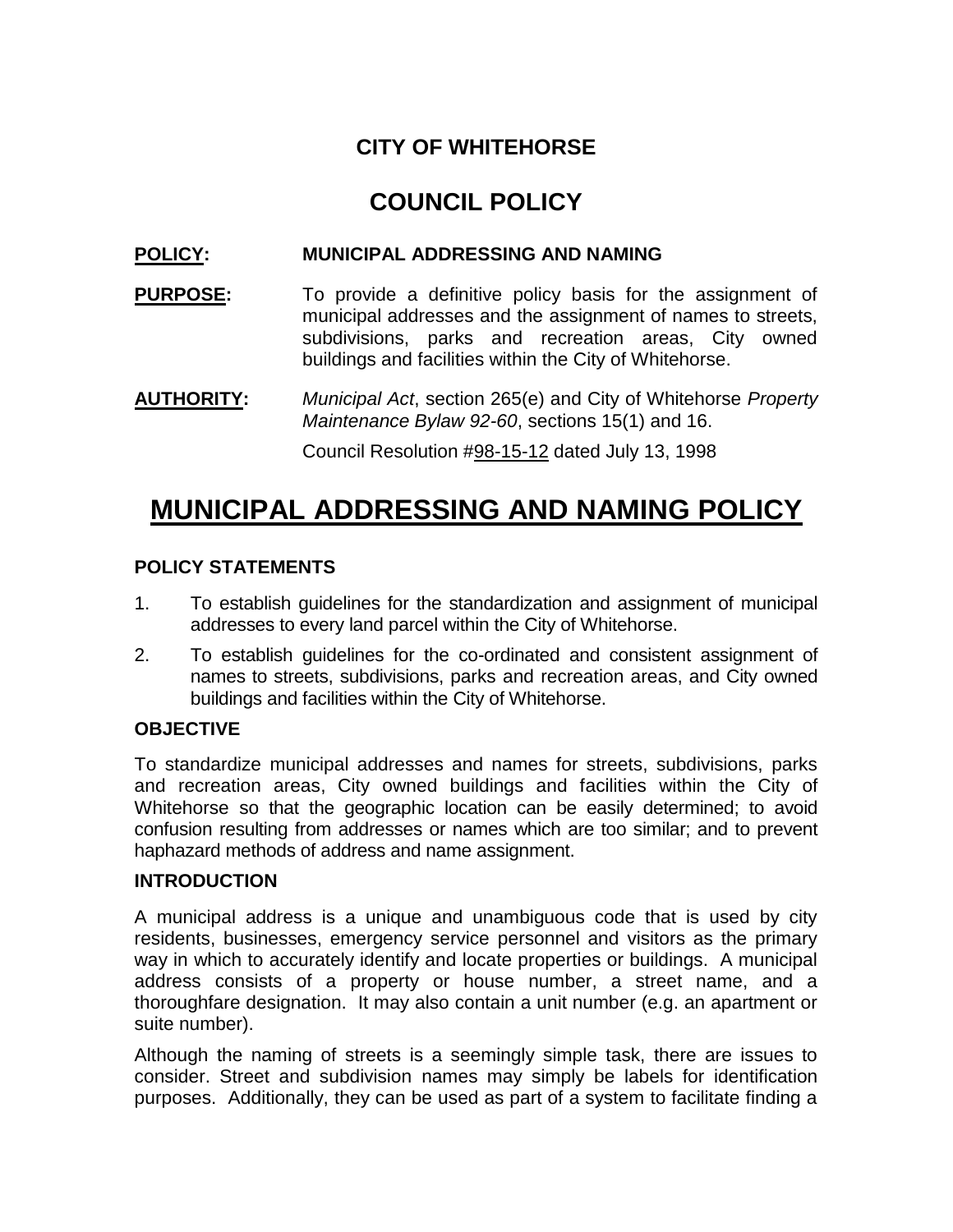particular location. They can also provide a sense of identity to neighbourhoods. A similar purpose can be served by the names of parks and recreation areas and City owned buildings and facilities.

#### **DEFINITIONS**

In this policy,

"**Address**" means a municipal address as assigned by the City of Whitehorse and consisting of a property number, a street name and a thoroughfare designation. It may also contain a unit number (e.g. an apartment or suite number).

"**City**" means the Corporation of the City of Whitehorse.

**"City owned building**" means a building that is owned and maintained by the City of Whitehorse.

"**City owned facility**" means a facility that is owned and maintained by the City of Whitehorse and may include pump houses, bridges, or lift stations.

"**Council**" means the duly elected Council of the City of Whitehorse.

"**Parks and Recreation Area**" as defined in the Parks and Recreation Areas Bylaw, means any designated municipal outdoor area, associated structures, features and displays used to accommodate the active and passive recreation of residents of the City or enhance the beauty or preserve the natural surroundings of the community including:

- (1) Developed parks, playgrounds and landscaped areas with structures or fixtures such as rinks or play apparatus or floral displays or seating areas that have been installed,
- (2) Undeveloped park areas as designated and listed in the Official Community Plan or acquired through subdivision;
- (3) Campgrounds owned and/or operated by the City;
- (4) City trails including Trans Canada trails, connector trails and local trails as defined in the City Trail Plan;
- (5) Greenbelts and buffer areas under the ownership or control of the Crown, Commissioner of the Yukon, or the City of Whitehorse;
- (6) Public utility lots;
- (7) Garden/floral displays, planters, trees, hanging baskets or boulevards that are maintained by the Parks and Recreation Department.

"**Thoroughfare designation**" means the street name suffix or street type reference (e.g. Street, Road, Avenue, etc.).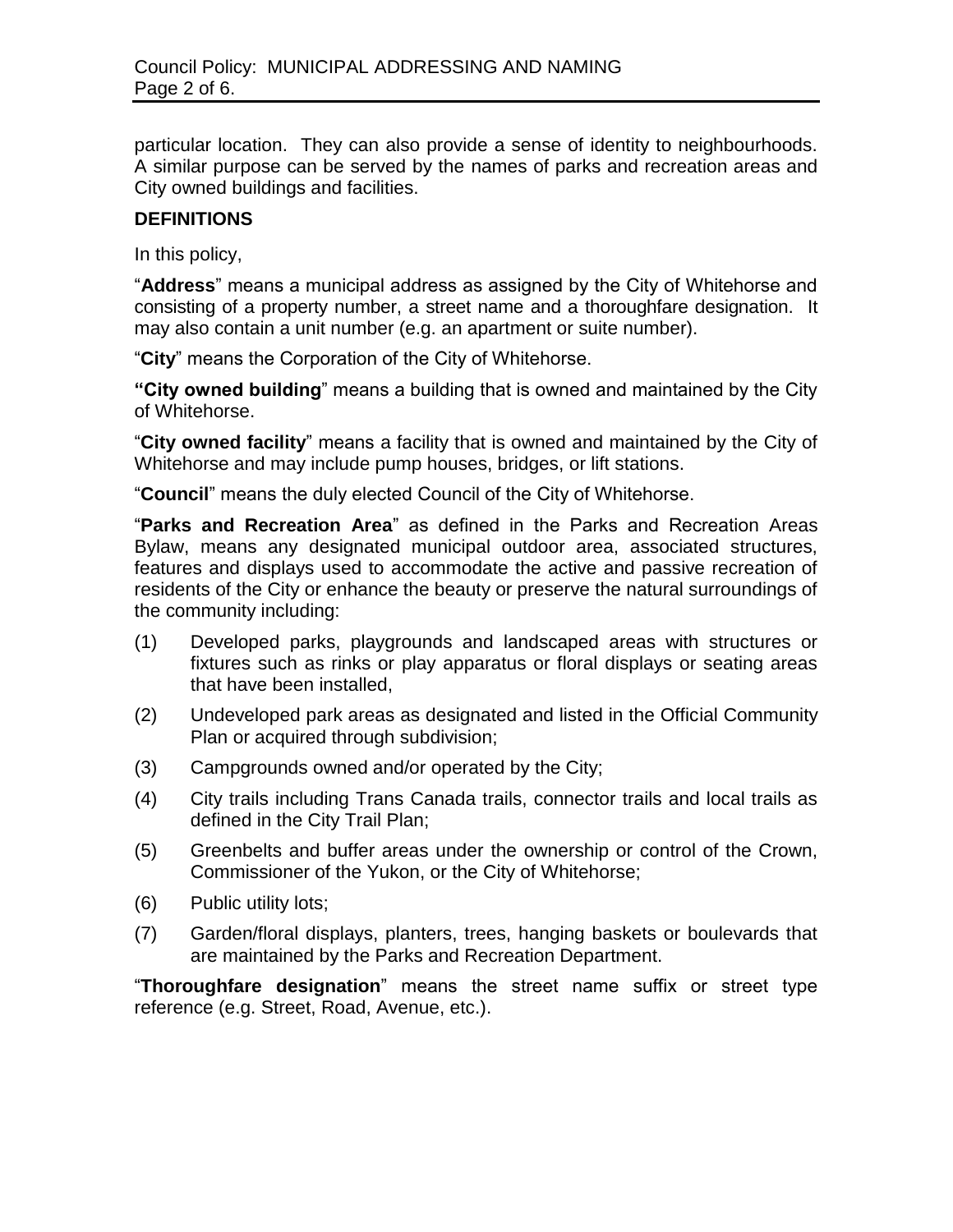#### **RESPONSIBILITIES**

- 1. City Council shall:
	- (1) Have final approval of street names before they are registered at the Land Titles Office.
	- (2) Have final approval of names assigned to subdivisions, parks and recreation areas, City owned buildings and facilities.
	- (3) Establish the effective date for a new name or a name change.
	- (4) Establish administrative fees that must accompany an application for an address change unless it can be demonstrated that the change is in the interest of the municipality.
- 2. The Planning Services Department shall:
	- (1) Be responsible for developing, administering and implementing guidelines and procedures in support of the Municipal Addressing and Naming Policy to be used for streets, subdivisions, parks, recreation areas, and City owned buildings and facilities.
	- (2) Administer the issuance of municipal addresses, subdivision and street names.
	- (3) Create, maintain and distribute an official list of street names and names of subdivisions, parks and recreation areas, and City owned buildings and facilities.
	- (4) Create a reserve list of names.
	- (5) Forward to the Government of the Yukon, Community and Transportation Services each update of the Official Name List to serve as a resource so that duplication may be avoided.
- 3. The Parks and Recreation Department shall:
	- (1) Be responsible for notifying Planning Services Department of the need to assign a name to a Parks and Recreation Area.
	- (2) Forward proposed name suggestions received by the Parks and Recreation Department to Planning Services.
	- (3) Administer the naming of parks and recreation areas in co-ordination with Planning Services.
	- (4) Co-ordinate the manufacture and installation of name signs for parks and recreation areas, unless otherwise co-ordinated by a special interest group, by the effective date established by Council.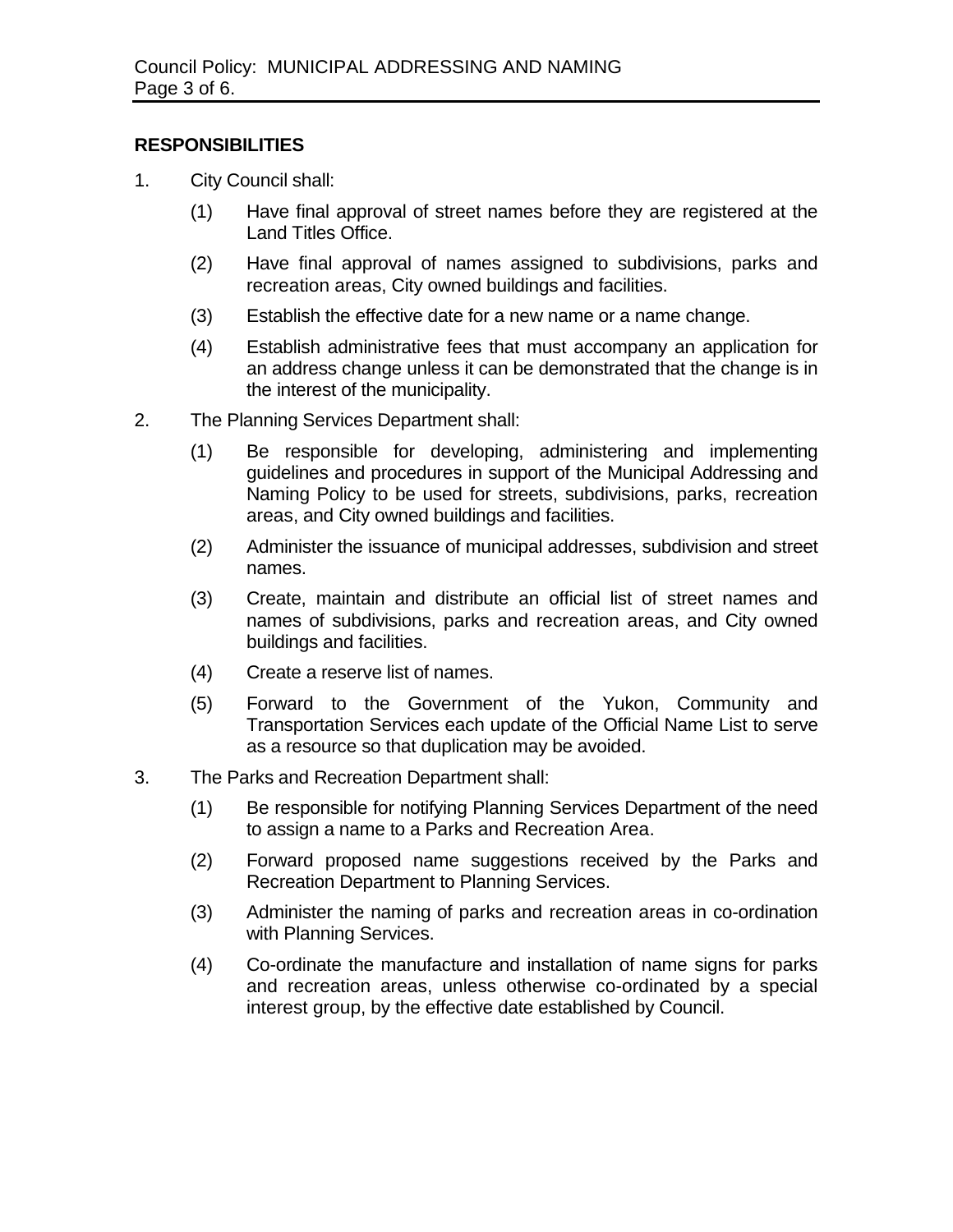- 4. The Maintenance and Safety Services and Engineering Services Departments shall:
	- (1) Be responsible for notifying Planning Services Department of the need to assign a name to a City owned building or facility, other than a Parks and Recreation Area.
	- (2) Forward proposed names to Planning Services if any suggestions are received by Maintenance and Safety Services or by Engineering Services.
	- (3) Co-ordinate the manufacture and installation of name signs for City owned building and facilities, other than parks and recreation areas, by the effective date established by Council.

#### **GENERAL NAMING POLICIES**

- 5. Subdivisions shall be named with a theme in mind and street names shall reflect the theme. Themes may include, but not be limited to, names of historical significance, geological features, flora, fauna, cities, provinces/territories, community importance or persons of honour. Names of parks and recreation areas, City owned buildings and City owned facilities should also reflect the theme of the subdivision where possible.
- 6. Duplication of names both within the City of Whitehorse and within the 911 area shall be avoided. The intent is to eliminate mistakes or delays in dispatch of emergency services.
- 7. Names shall not be phonetically similar to others within the City and if possible within the 911 area.
- 8. Names of streets shall not duplicate the name of a subdivision in another area of the city.
- 9. All street names shall have a thoroughfare designation appended in order to more clearly define the configuration and function of the street, e.g. Lane, Court or Boulevard. The intent is to provide consistent standards to ensure motorists and others will readily recognize the type of street.

#### **MUNICIPAL ADDRESSES**

- 10. A municipal address shall be assigned to every titled parcel of land within the City of Whitehorse.
- 11. Where there is more than one building on a titled parcel, each building shall be issued a unique municipal address provided each building houses a different business or residence. Where more than one building for the same business exists on a titled parcel, only one municipal address is issued and each building is given a unique building number to be determined by the property or building owner.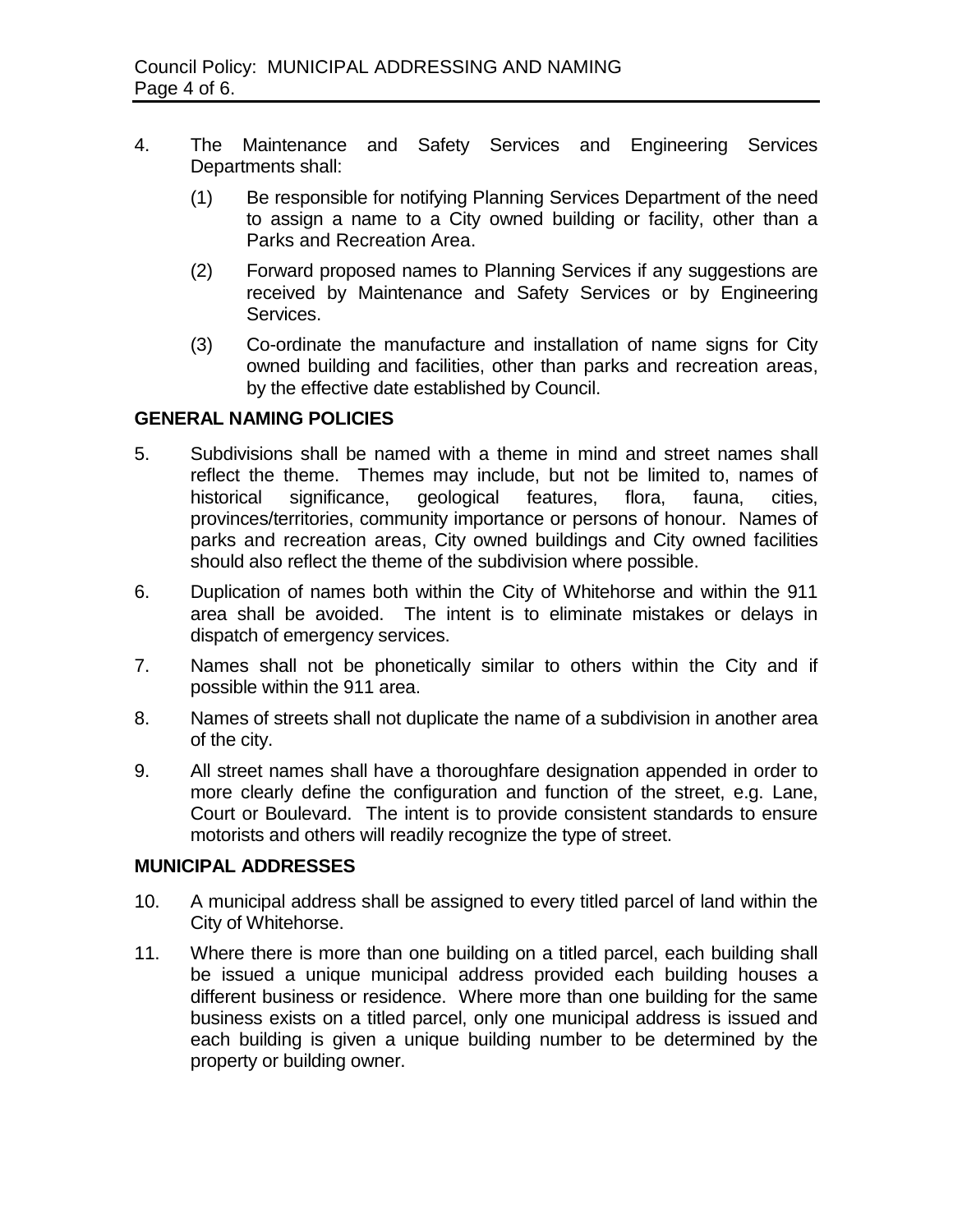- 12. A building with multiple uses, such as several different businesses, will be issued one municipal address and the owner shall assign suite or unit numbers to each separate use or business.
- 13. The numbering system shall allow for expansion to accommodate future growth.
- 14. In the case of mobile home parks, each stall shall be considered as a unit. The municipal address will be made up of the address for the titled parcel, plus a unit number.
- 15. A request for a change in a property or house number will only be considered if the adjacent whole number is available and would not be required by subsequent development.

#### **PROCEDURES**

#### **Naming**

- 16. Any person wishing to propose a name for a subdivision, a street, a Park and Recreation Area, a City owned building or facility may do so in writing to the City of Whitehorse. Planning Services will maintain a reserve list of possible names for application under the policy.
- 17. A proposed change to an existing street name will be subject to Council approval.
- 18. The Developer may provide proposed subdivision and street names for a new subdivision. If no new names are proposed, they shall be chosen from a reserve list.
- 19. Historical accuracy, significance and appropriateness of proposed names shall be taken into account.
- 20. Planning Services shall ensure that appropriate notifications are sent to all agencies on a circulation list as compiled by Planning Services.
- 21. Planning Services shall maintain an Official Names List.
- 22. Council shall approve, by bylaw at a separate time, street names that are not approved at the same time as a plan of subdivision. A certified copy of the bylaw must be filed in the land titles office in order for the new names to have effect.
- 23. The department responsible, or a special interest group, shall co-ordinate the manufacture and installation of signs by the established effective date. The developer shall pay for the provision of signs in new developments.
- 24. Once new street names are approved, a new municipal address shall be issued to each affected property according to the naming and addressing guidelines. Affected property owners shall receive notification of their complete new address and the effective date of change.